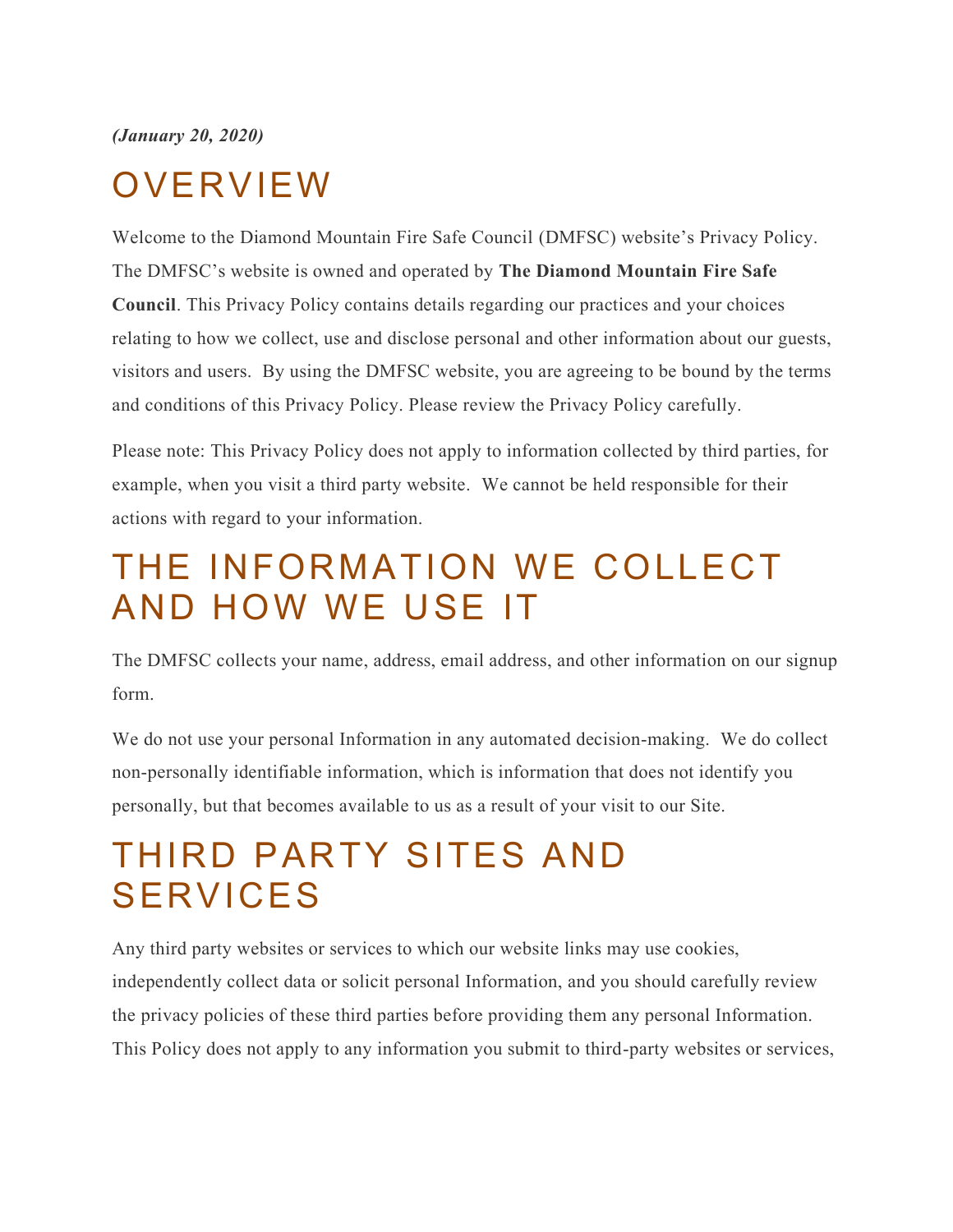including, without limitation, any sites to which our website may redirect you for donations, or other sites that may be connected to our website by hypertext link or otherwise.

#### WHEN WE MAY SHARE YOUR INFORMATION

The DMFSC may share your information with the Fire Safe Councils under the umbrella of the Napa Communities Firewise Foundation, and vice-versa. Otherwise, we will not sell, rent or grant access to your information to any other party without your consent. However, we may be required by law to disclose personal information without your consent in the event of emergency situations or when required by government or other legal authority.

However, in connection with a reorganization or merger, or in connection with a sale of all or substantially all of the DMFSC's assets, we may disclose your information to third parties provided that the information disclosed continues to be used for the purposes permitted by this Privacy Policy by the entity acquiring this information.

## YOUR CHOICES ABOUT THE COLLECTION AND SHARING OF PERSONAL INFORMATION

You can opt not to receive promotional materials from the DMFSC by clicking on the "unsubscribe" link contained in those emails. If you do so, your name will be deleted from our mailing list.

#### THE SECURITY PRECAUTIONS TAKEN TO PROTECT YOUR PERSONAL INFORMATION

All electronic data maintained by the DMFSC is accessible only by authorized individuals who are issued a password. We do not use data encryption technology.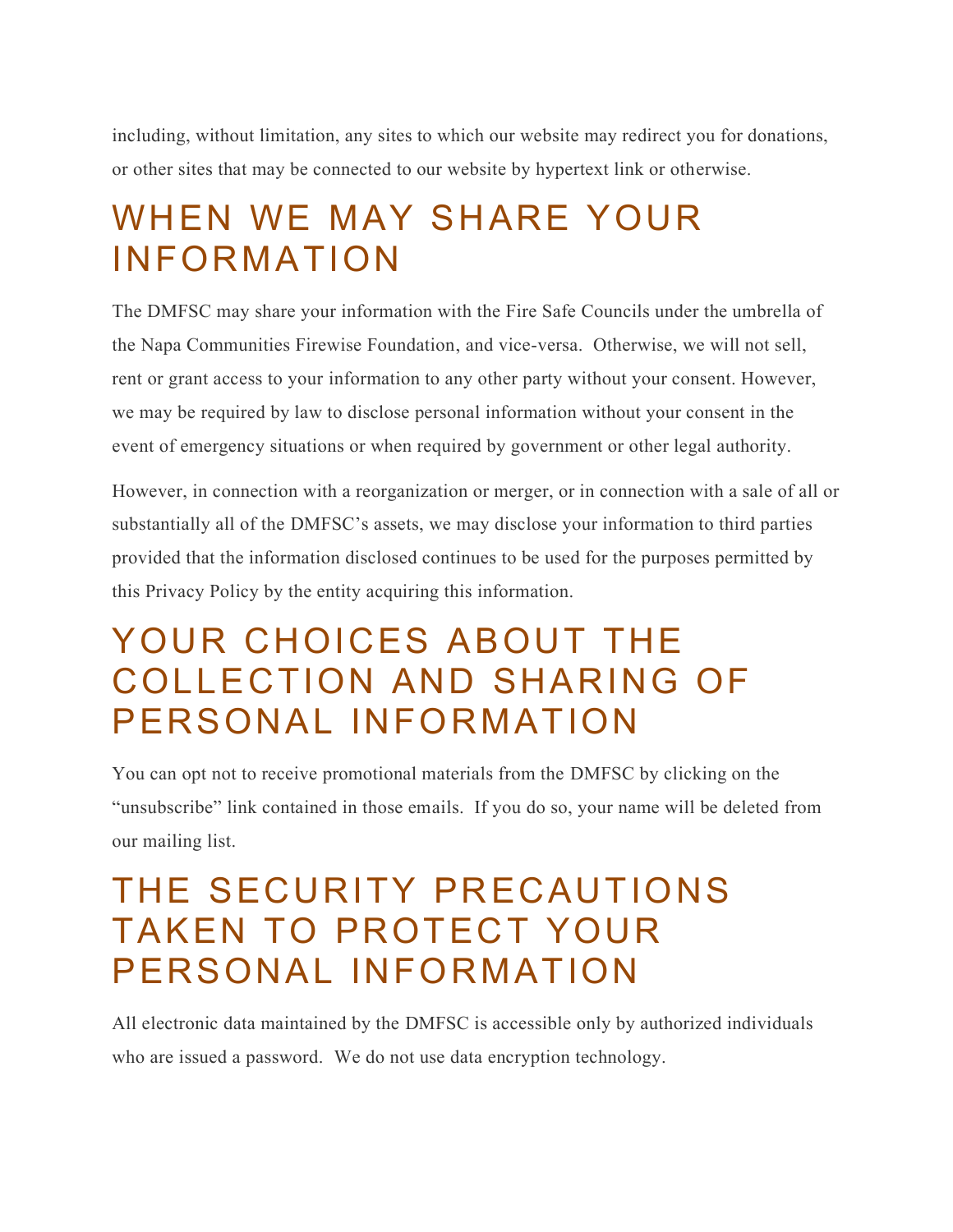## GUIDELINES FOR MINORS

Minors in the country, state or province in which they live, may use the DMFSC website only in accordance with applicable laws in their respective country or state, and in any case, only with the approval of a parent or guardian.

# LIMITATION OF LIABILITY

By using the DMFSC website, you are agreeing that the Diamond Mountain Fire Safe Council shall not be liable under any circumstances for any direct, indirect, punitive, special, incidental or consequential damages that in any way arise from or relate to your use of the DMFSC website, or disclosure of personal information you may choose to provide to the DMFSC through the website. Without limiting the generality of the foregoing, you also agree that the DMFSC shall not be liable under any circumstances for any direct, indirect, punitive, special, incidental or consequential damages that in any way arise from or relate to a third party's handling or unauthorized disclosure of your personal information that is provided to such third party via links from the DMFSC website (for example, credit card information used in connection with a donation). The foregoing limitation on liability shall apply regardless of whether the claim for damages is based on breach of contract, breach of warranty, or tort (including negligence, gross negligence, negligent misrepresentation), and regardless of whether the DMFSC has previously been advised of the possibility of such damages, and/or the foreseeability of such damages.

## CHANGES TO OUR PRIVACY POLICY

We may change this Privacy Policy at any time. Such changes will be effective when a notice of the change is posted on the DMFSC website. Please check the website from time to time for updates to the Privacy Policy. Your continued use of the DMFSC website indicates your acceptance of the amended Privacy Policy.